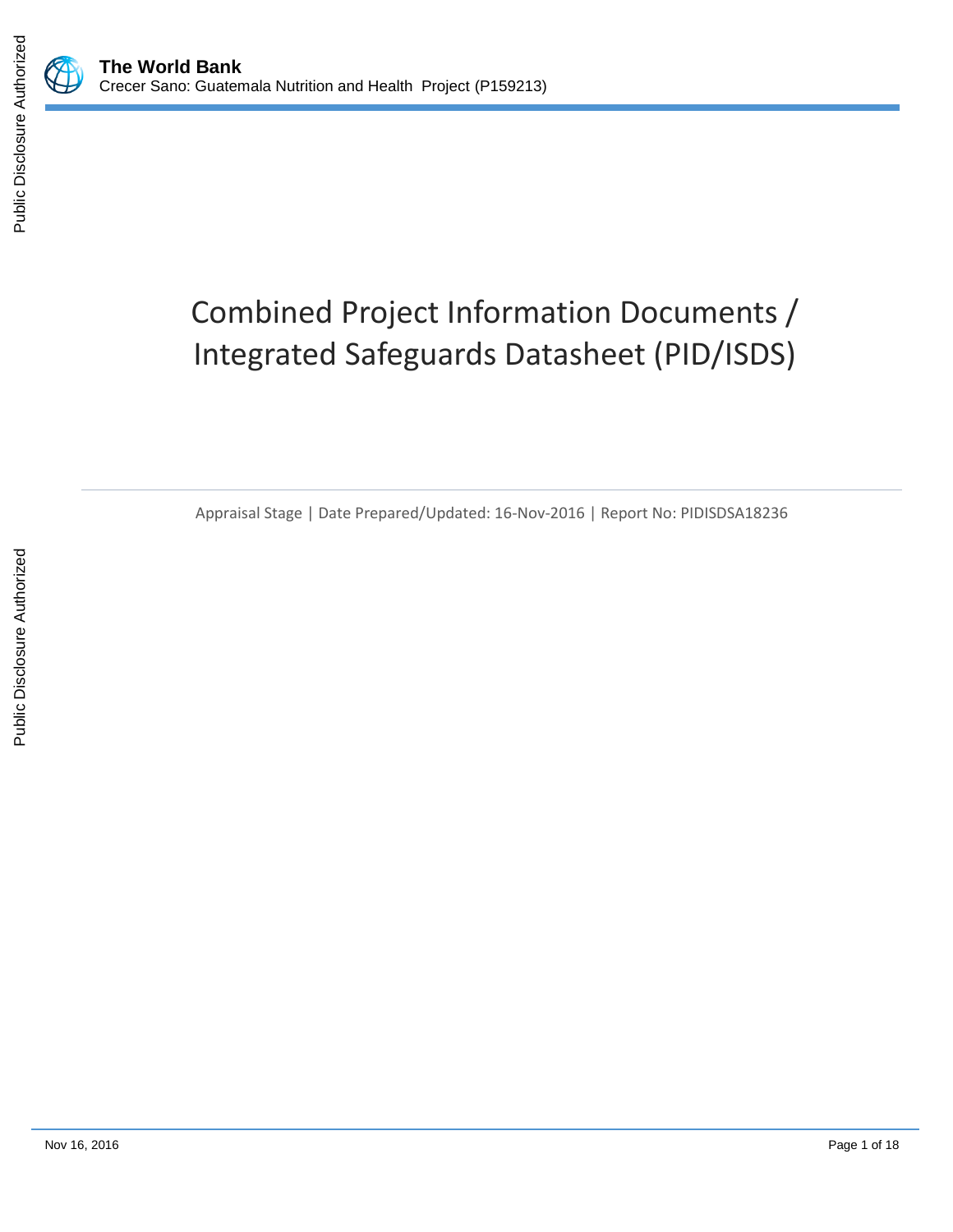

## **BASIC INFORMATION**

#### **A. Basic Project Data**

| Country<br>Guatemala                                      | Project ID<br>P159213                          | <b>Project Name</b><br>Crecer Sano: Guatemala<br>Nutrition and Health Project                       | Parent Project ID (if any)                                |
|-----------------------------------------------------------|------------------------------------------------|-----------------------------------------------------------------------------------------------------|-----------------------------------------------------------|
| Region<br>LATIN AMERICA AND<br>CARIBBEAN                  | <b>Estimated Appraisal Date</b><br>16-Nov-2016 | <b>Estimated Board Date</b><br>17-Jan-2017                                                          | Practice Area (Lead)<br>Health, Nutrition &<br>Population |
| Lending Instrument<br><b>Investment Project Financing</b> | Borrower(s)<br>Ministry of Finance             | <b>Implementing Agency</b><br>Social Development Fund/<br>Ministry of Social<br>Development (MIDES) |                                                           |

#### **Financing (in USD Million)**

| <b>Financing Source</b>                               | Amount |  |
|-------------------------------------------------------|--------|--|
| International Bank for Reconstruction and Development | 100.00 |  |
| <b>Total Project Cost</b>                             | 100.00 |  |

Environmental Assessment Category

#### B - Partial Assessment

#### Decision

#### The review did authorize the preparation to continue

Other Decision (as needed)

Type here to enter text

#### **B. Introduction and Context**

#### Country Context

**Guatemala is among the countries with the highest poverty rate in Latin America and Caribbean** (**LAC), and income growth among the bottom 40 percent of the population has been negligible in recent years.** From 2000 to 2014, the poverty rate (US\$4 per day poverty line) increased from 55 to 60 percent, in striking contrast to the decline in poverty in LAC. The change in shared prosperity, as measured by the average income growth of the bottom 40 percent of the population, was negligible between 2006 and 2014, again in contrast to most LAC countries. High poverty is also reflected in the country's social indicators, such as stunting rates for children under-five, affecting in particular the poor (66 percent), rural dwellers (59 percent, and Indigenous groups (61 percent).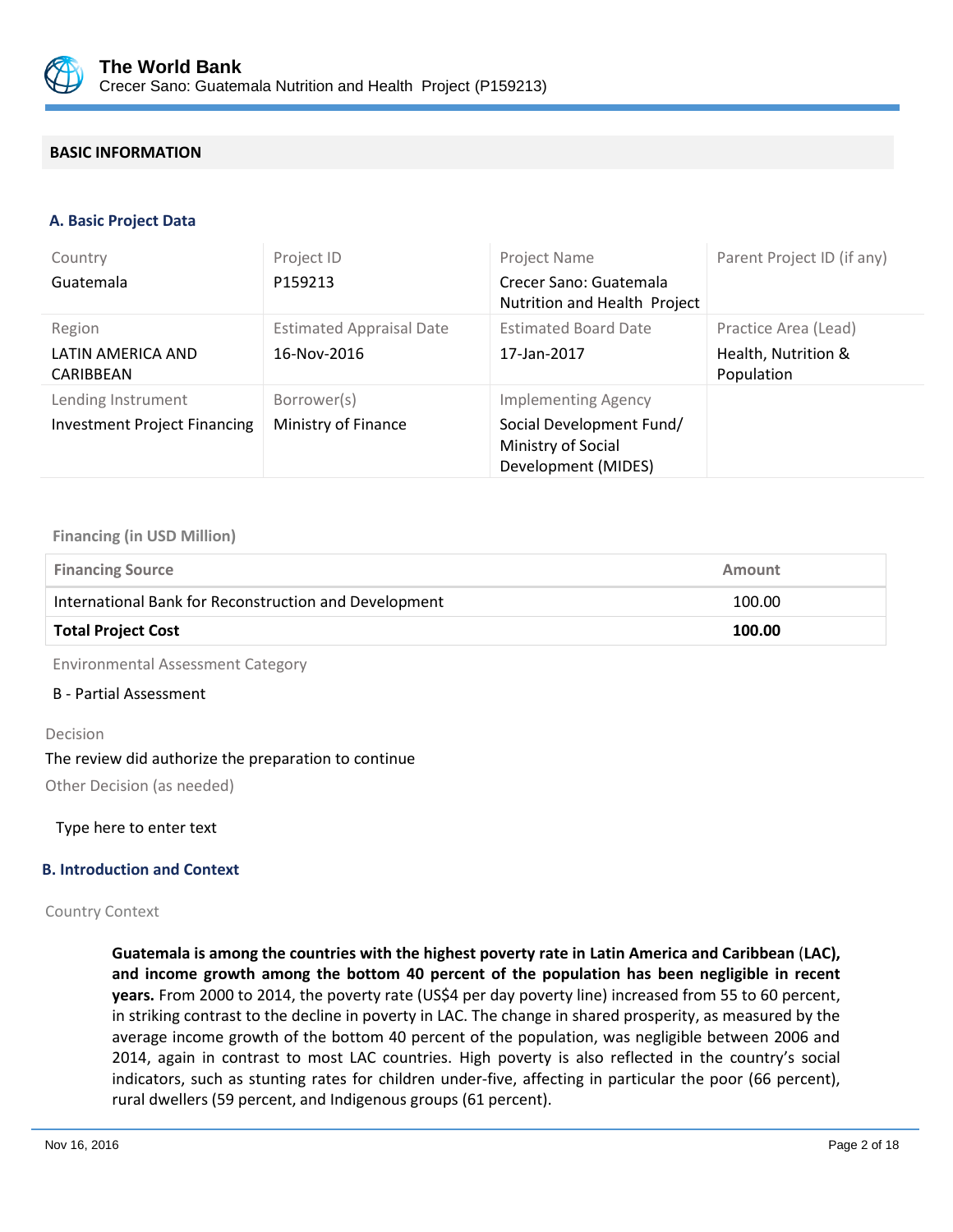

**The country's stable macroeconomic framework has not translated into high growth.** Since 1990, economic volatility was less than half the regional average, and Guatemala experienced less of an economic decline during the 2009 recession than most of LAC. Much of its relative stability can be attributed to prudent macroeconomic policies that have kept inflation and public debt manageable, while avoiding fiscal imbalances. Nonetheless, economic growth has been modest (averaging 3.4 percent between 2000 and 2015), and per capita income growth even more modest (1.2 percent). Rather than catching up with richer countries, it appears that Guatemala has diverged: its GDP per capita is now 6.7 percent of U.S. GDP per capita (current), compared to 8.4 percent in 1960.

**Guatemala has one of the lowest tax revenues in LAC, and the lowest per capita spending on social sectors.** At 10.2 percent of GDP in 2015, Guatemala's tax-to-GDP ratio is well below the LAC average of 21 percent. While other countries with low tax-to-GDP ratios have significant non-tax revenue sources, Guatemala does not. As a result, total Central Government revenues have been below 13 percent of GDP in the past decade (and are currently below 10 percent). Public social spending as a share of GDP increased in the last decade, but has stagnated in recent years. At just 8.1 percent of GDP in 2014, it is the lowest in Central America, notably behind countries with lower GDP per capita, such as Nicaragua and Honduras, where it was higher than 13 percent.

**The new Administration that took office in January 2016 has placed health, education, stronger economic growth, and increased transparency at the center of its policy agenda.** Recognizing the important role that human capital development plays in contributing to economic growth (and vice versa), the Government's 2016-2020 Plan<sup>1</sup> emphasizes the need for improvements in health, an increased focus on education, and reduction of chronic malnutrition. In February 2016, the Government established the Commission to Reduce Chronic Malnutrition and, in March 2016, the President officially launched the National Strategy to Reduce Chronic Malnutrition 2016-2020. The Government also recently updated its Primary Health Care (PHC) Model, adopting a multidimensional (individual-familycommunity) approach and integrating complementary aspects of traditional Indigenous health beliefs and practices. The Government has also expressed its commitment to improving transparency and accountability by institutionalizing management for results in the public administration and promoting social audits and other mechanisms to enhance citizen participation, among other institutional reforms.

Sectoral and Institutional Context

**Over the past 25 years, Guatemala has made significant progress on several health indicators, but maternal mortality and chronic malnutrition remain high, with the latter posing a serious development problem for the country.** Life expectancy has increased from 62 years in 1990 to 72 years in 2013. During the same period, under-five mortality declined steeply from 81 to 31 deaths per 1,000 live births, while infant mortality declined from 60 to 26 deaths per 1,000 live births. Neonatal mortality decreased from 29 deaths per 1,000 live births in 1990 to 14 in 2014. Although the maternal mortality ratio declined between 1990 and 2014, at 93 deaths per 100,000 live births in 2014, it remains higher

 $\overline{a}$ 

<sup>1</sup> Política General del Gobierno 2016-2020. SEGEPLAN. National Development Plan *K'atun Nuestra* Guatemala 2032.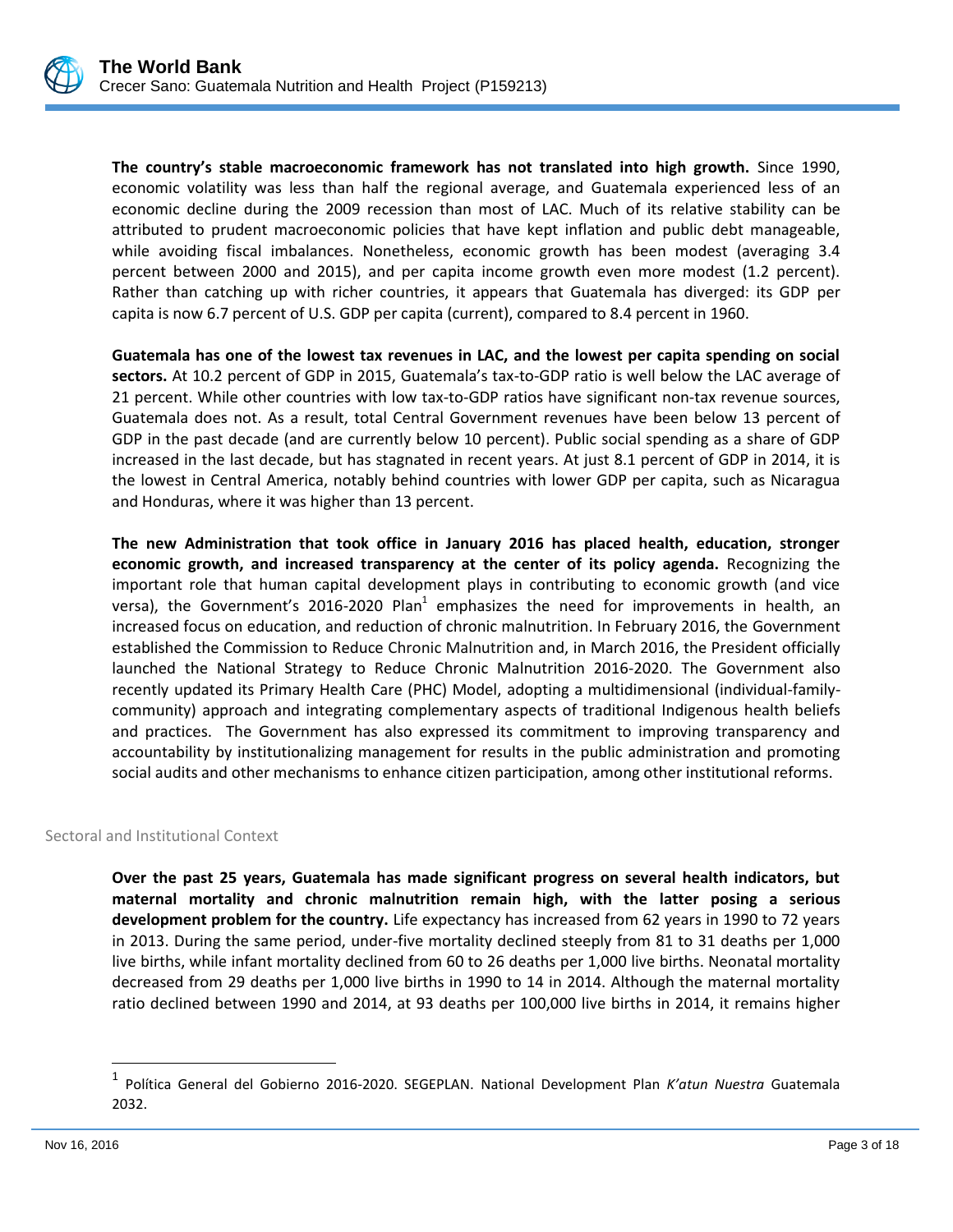

than the LAC average of 71 deaths per  $100,000$ .<sup>2</sup> Moreover, according to National Maternal and Child Health Surveys (*Encuesta Nacional de Salud Materno Infantil*, ENSMI), although chronic malnutrition decreased from 55 percent in 1995 to 46.5 percent in 2014/15, it is the highest in LAC and among the highest in the world, exceeding rates of countries with significantly lower per capita incomes such as Bangladesh, Ethiopia, and Vietnam. Guatemala's high chronic malnutrition affects the quality of its human capital and, as a consequence, its growth and development potential. Studies show that malnutrition contributes to higher mortality and incidence of non-communicable diseases, and lowers learning potential and work productivity. Moreover, it is estimated that the cost of malnutrition in 2004 represented 11.4 percent of GDP in Guatemala.<sup>3</sup>

**Major drivers of chronic malnutrition (maternal health, poor child feeding practices, and limited access to safe water, sanitation, and quality health services that integrate cultural norms and traditional medicine in rural areas) are interlinked.** The Causes of Malnutrition Framework developed by UNICEF (1990) underscores the role that childcare practices, dietary quality, access to water, and adequate sanitation and health care play in affecting malnutrition rates. Maternal stature and nutrition are important predictors of intrauterine growth retardation and size at birth,<sup>4</sup> the effects of which are not confined to one generation, but extend to the next.<sup>5</sup> Complementary feeding, growth promotion, and immunization are critical for the seven to 24-month age group along with other interventions, such as deworming and administering anthelminths to reduce the incidence of parasite and bacterial infections among pregnant women, infants, and children.<sup>6</sup> Sanitation and hygiene also plays an important role in the prevention of diarrheal morbidity and mortality. Data from the 2014/15 ENSMI shows that only 53.2 percent of children zero to five months are exclusively breastfed, and 50 percent of children six to 23 months are adequately fed. In terms of primary health services, only 51.7 percent of children 12 to 23 months of age in the lowest income quintile received all of their required vaccinations, compared to 62.4 percent of children in the highest income quintile.<sup>7</sup> Moreover, less than half of the population has access to primary health services, partly due to the Government's 2015 decision to discontinue the Expansion of Coverage Program (*Programa de Extensión de Cobertura*, PEC), which provided primary health and nutrition services through nongovernmental organizations, and progressively replace it with health services provided by the Ministry of Public Health and Social Assistance (*Ministerio de Salud Pública y Asistencia Social*, MSPAS). Finally, in 2015, only 71 percent of rural areas had access to piped water (compared to 97 percent of urban areas) and 49 percent to improved sanitation (compared to 78 percent of urban areas). $^{8}$ 

**Quality of care also remains an issue, with the sector facing a shortage of health professionals and medical inputs**. Based on the findings of the social-cultural assessment carried out during the Project preparation, inadequate access to quality health care is exacerbated by discriminatory practices and lack of sufficient recognition of traditional systems and medicinal practices that have served as the primary

 $\overline{a}$ 

<sup>2</sup> World Development Indicators 2015.

<sup>3</sup> Martinez and Fernandez 2008; UNICEF/Central American Institute for Fiscal Studies 2011

 $<sup>4</sup>$  Ozaltin et al. 2010.</sup>

<sup>&</sup>lt;sup>5</sup> Ramakrishnan et al. 1999.

 $^6$  Horton el al. 2008a, also see Horton et al.2008b.

 $<sup>7</sup>$  ENSMI 2014/15.</sup>

<sup>8</sup> Water, Sanitation and Hygiene Team Presentation, World Bank 2016.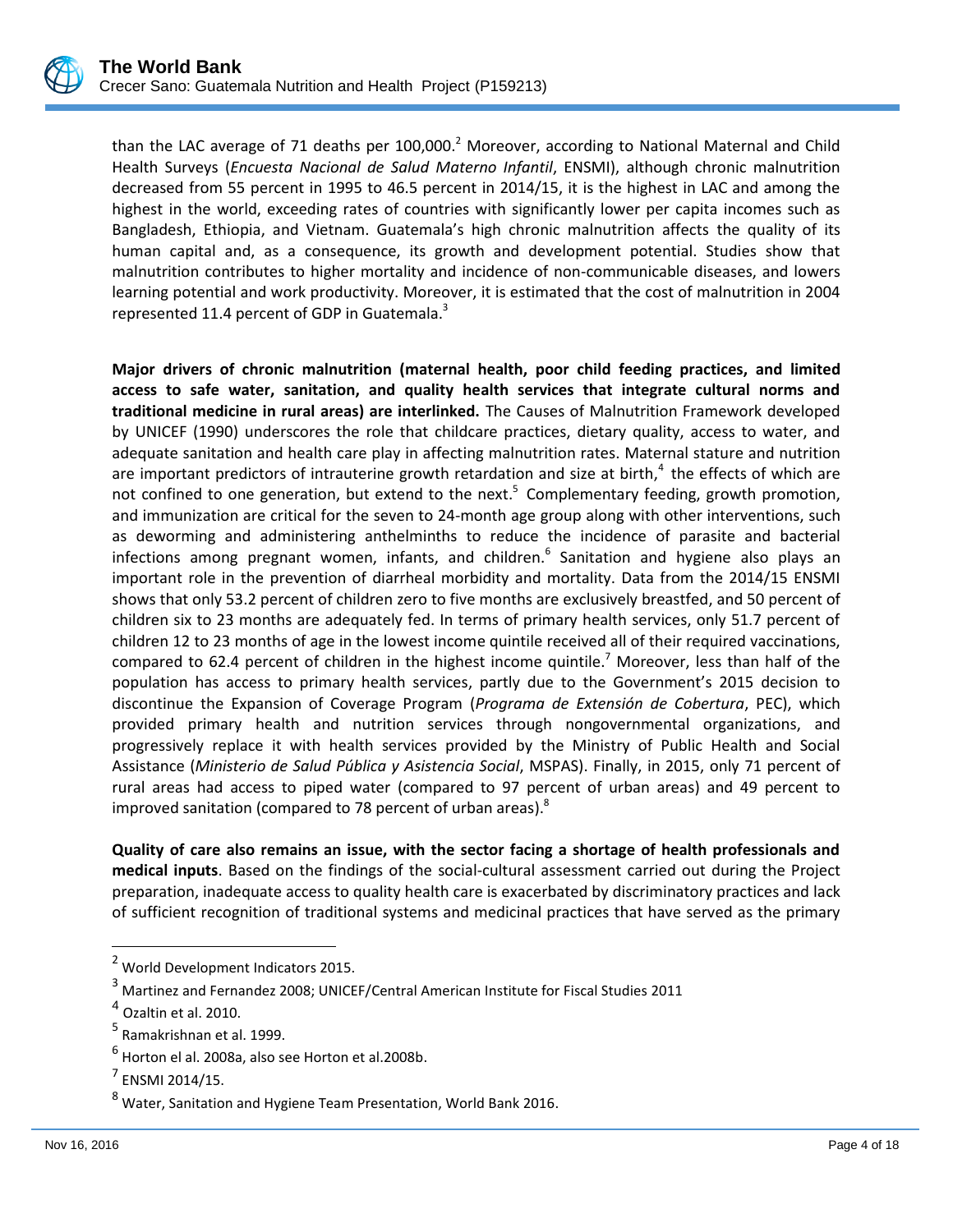

source of health care for Mayan Indigenous populations in Guatemala for centuries. Many public health care providers do not adequately take into account cultural norms related to touch and diet, or the role of midwives and key actors in family health decision-making processes. This has generated fear and distrust, especially among Indigenous women and their communities, reducing incentives to seek official medical services when available, making public medical services a "last resort" option.

**Budget constraints, funding flow bottlenecks, and inefficient spending limit the coverage and quality of health and nutrition services, as well as other critical social protection programs.** While public health expenditures increased from 1.8 percent of GDP in 2007 to 2.2 percent in 2014, this is still lower than the LAC average of 3.76 percent. $9$  Despite the 2008 Government policy mandating free-of-charge provision of health services in public facilities, private spending as a share of total health expenditures has been consistently almost twice as large as the public share (63 percent vs. 37 percent respectively). Budget allocations to the health sector are inadequate to address the significant coverage gaps and quality issues related to staffing and availability of essential inputs. Funding delays and inefficient resource management, such as poor targeting and lack of coordination, also hamper implementation.<sup>10</sup> Budget constraints and delayed release of funds also affect the Government's Conditional Cash Transfer (CCT) Program, $^{11}$  forcing cash transfers or benefit payments to be rationed. As a result, the majority of intended CCT beneficiaries do not receive the full annual benefit they are entitled to, nor do they receive transfers in a timely manner, weakening the link between transfers and fulfillment of coresponsibilities and limiting the program's potential to support the poor's increased access and utilization of health services.

**The previous Government's Zero Hunger Program yielded mixed results, but provided useful lessons.** Launched in March 2012, the Program targeted 166 municipalities (out of 340) with the highest prevalence of chronic malnutrition, using a multisectoral approach involving several ministries, as well as private sector and civil society organizations. In 2012, the Ministry of Finance (*Ministerio de Finanzas Públicas*, MINFIN) and the MSPAS signed a results-based budgeting agreement to track progress made in implementing the First 1,000 Days of Life Initiative under the Program. Evaluations indicate mixed results: chronic malnutrition for children ages three to 59 months decreased by only 1.7 percentage points in Program areas, from 60.1 percent in 2012 to 58.4 percent in 2013, while stunting increased for children under one year old.<sup>12</sup> The evaluations highlighted the need for a multisectoral approach in providing a prioritized package of services, while intensifying better-coordinated efforts with fewer institutions in fewer prioritized areas. Qualitative research carried out under the proposed Project's social assessment noted that the Program's shortcomings could partly be attributed to insufficient understanding of cultural dietary practices and preferences, and lack of proper communication, for example, on the benefits of nutritional supplements and how to integrate them into local diets*.* 

l

 $^9$  World Bank Social Sector Expenditure and Institutional Review 2016.

<sup>10</sup> World Bank Health System Functional Review 2016.

<sup>&</sup>lt;sup>11</sup> Guatemala's CCT targets families with children between 0-15 years. It promotes regular health visits for children aged 0-6 years and pregnant women, and school attendance for children aged 6 to 15. Annex I provides more information.

<sup>&</sup>lt;sup>12</sup> SESAN-International Food Policy Research Institute 2014.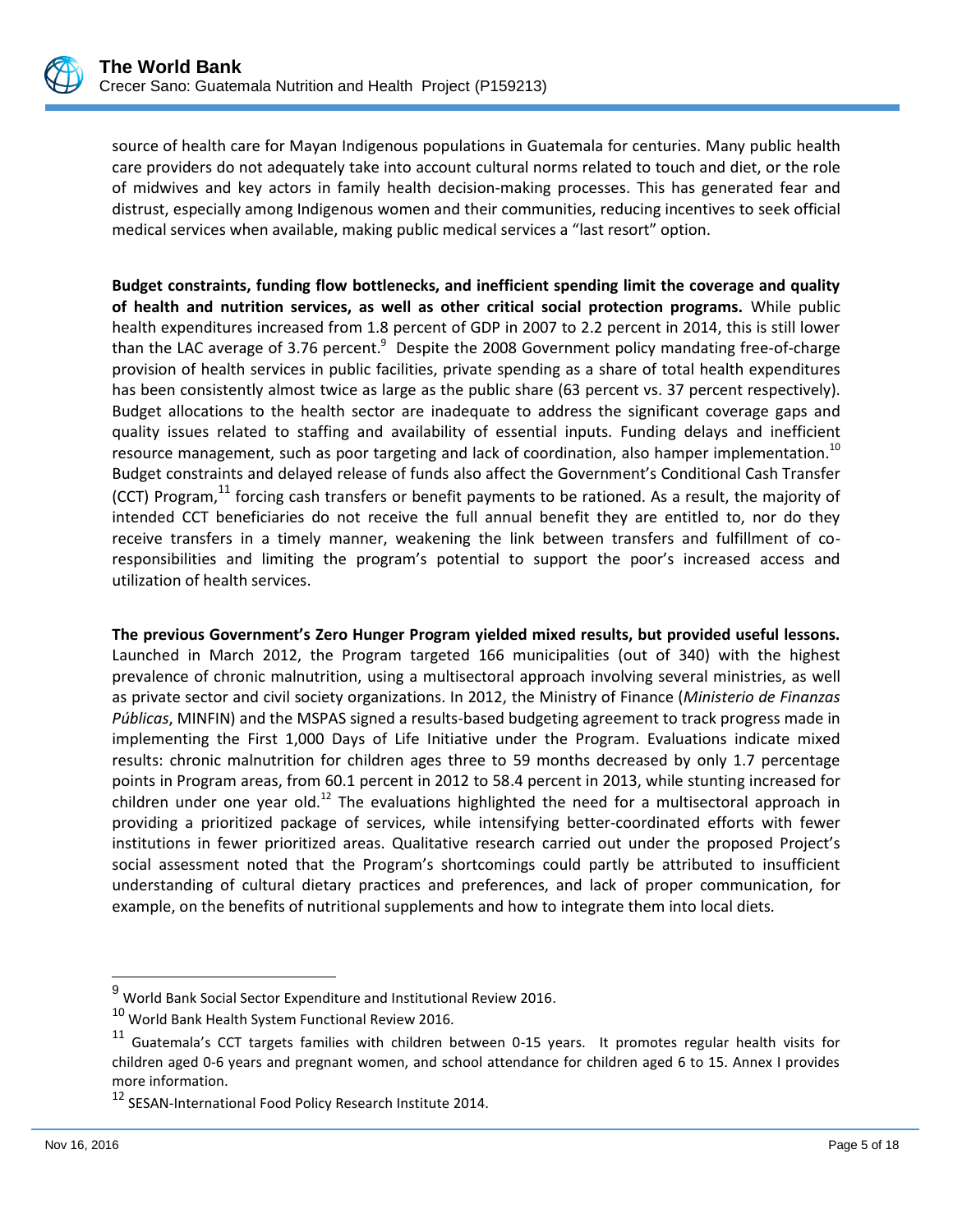

**Nevertheless, some promising PHC interventions have shown results in reducing chronic malnutrition in Guatemala.** Preliminary results show that in four districts where the Inclusive Health Model (*Modelo Incluyente de Salud*, MIS) was piloted by MSPAS, the prevalence of chronic malnutrition in children 24 to 27 months declined, on average, by two percentage points per year from 2013 to 2016. The MIS combines essential traditional Indigenous health beliefs and practices with public health services.

**Given the magnitude of chronic malnutrition in Guatemala, the Government requested World Bank Group (WBG) support for the implementation of its National Strategy to Reduce Chronic Malnutrition 2016-2020.** This multisectoral strategy seeks to address the main risk factors associated with chronic malnutrition, by increasing its target population's access to improved PHC, water and sanitation services, as *well* as information and additional resources to promote and support healthy behaviors. The WBG program features complementary instruments, including: (i) the proposed Project to target needed investments and interventions in priority areas; (ii) a Development Policy Financing to support needed policy reforms; (iii) technical assistance to support evaluation of the national strategy; (iv) support for South-South dialogue (e.g., with Peru); and (v) the potential buy down of the interest rates on the Project loan through the Global Financing Facility (GFF), which will free up resources from interest rate payments that the government will match and reinvest in the CCT program that benefits children under two years old. WBG-funded interventions will complement ongoing assistance in health and nutrition of other development partners, such as the Belgian Fund (BF), Canadian Government (CG), Inter-American Development Bank (IADB), United States Agency for International Development (USAID), Pan American Health Organization (PAHO), European Union (EU), United Nations Childrens' Fund (UNICEF), Spanish Cooperation, Spanish Agency for International Development Cooperation (SAIDC), Swiss Cooperation (SC), and World Food Program (WFP).

## **C. Proposed Development Objective(s)**

#### Development Objective(s) (From PAD)

The Project Development Objective (PDO) is to improve selected practices, services and behaviors known to be key determinants of chronic malnutrition (with an emphasis on the first 1,000 days of life) in the intervention areas.

Key Results

#### **To monitor progress toward the PDO, a core set of indicators will be used:**

- Percentage of children six months old with exclusive breastfeeding in the intervention areas;
- Coverage of growth promotion for children under 24-months old in the intervention areas;
- Number of families being served by new or rehabilitated water systems in the intervention areas; and
- Proportion of municipalities where integrated interventions were implemented.

#### **In addition, the Project will include the following disbursement-linked indicators (DLIs):**

- DLI 1. Increased coverage of prenatal care with at least four visits;
- DLI 2. The Unique Registry of Beneficiaries receiving individual level data on health system usage;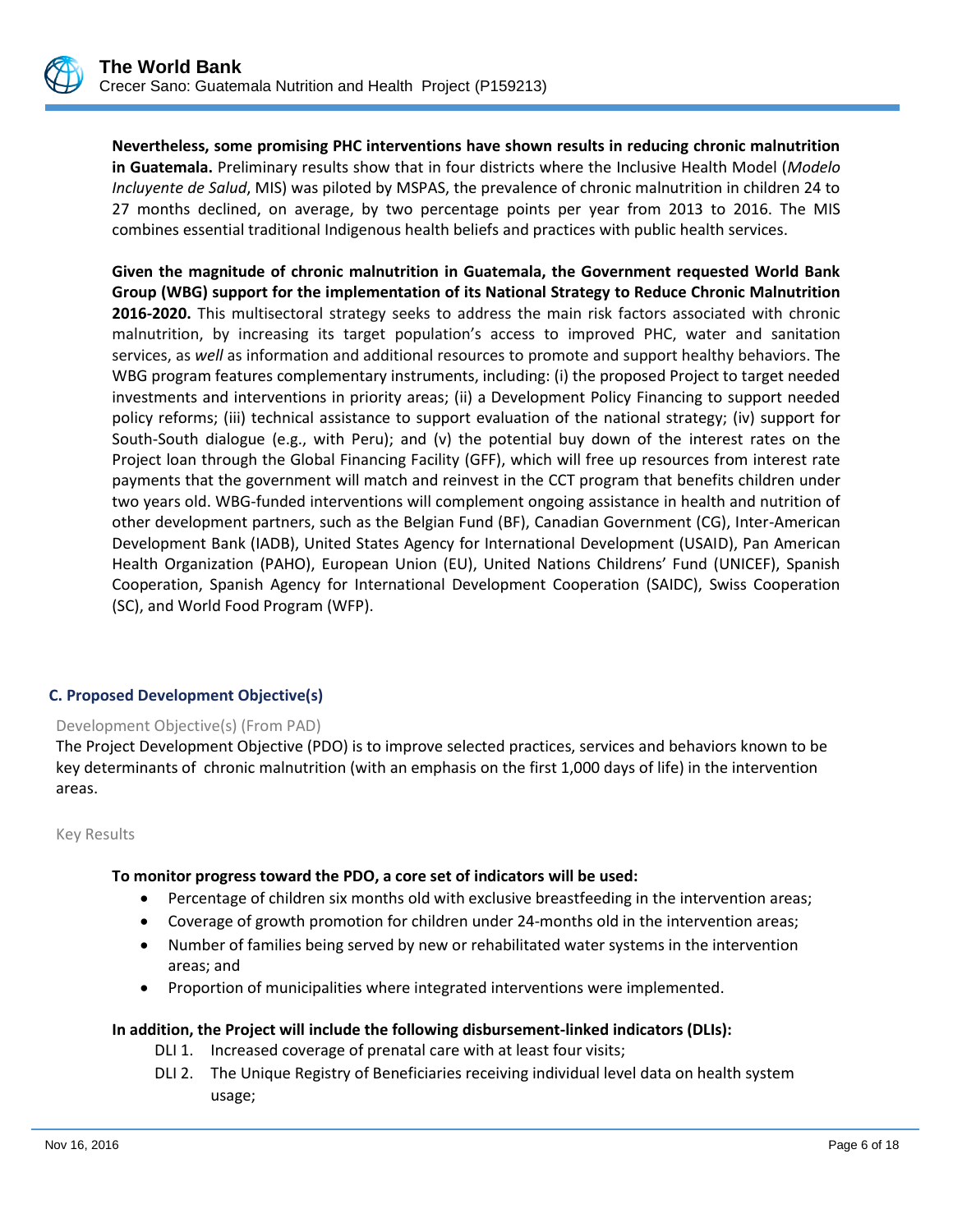

- DLI 3. Increased percentage of children six months old with exclusive breastfeeding; and
- DLI 4. Increased percentage of children under two years old who are beneficiaries of the CCT Program receiving transfers based on compliance with the full verification cycle of health co-responsibilities in the intervention areas.

## **D. Project Description**

| <b>Component Name</b>                                                                        | Cost (USD<br>Million) | <b>Comments</b>                                                                                                                                                                                                                                                                                                                                                                                                                                                                                                                                                                                                                                                                                                                                                                                                                    |
|----------------------------------------------------------------------------------------------|-----------------------|------------------------------------------------------------------------------------------------------------------------------------------------------------------------------------------------------------------------------------------------------------------------------------------------------------------------------------------------------------------------------------------------------------------------------------------------------------------------------------------------------------------------------------------------------------------------------------------------------------------------------------------------------------------------------------------------------------------------------------------------------------------------------------------------------------------------------------|
| Intersectoral package of services<br>to address main risk factors of<br>chronic malnutrition | 81.00                 | This Component will support provision of a package of<br>nutrition and health services to mothers and children;<br>promotion of behavioral change interventions targeted to<br>families and communities; improving access to safe drinking<br>water and sanitation; and enhancing coordination across<br>sectors. The Component will finance works for health posts,<br>small water supply and sanitation systems, and select<br>community centers, as well as equipment, medical and<br>nonmedical supplies, health promotion activities, technical<br>assistance, studies and training. The Environmental<br>instruments will<br>incorporate<br>Assessment<br>the<br>WB.<br>Environmental Health and Safety Guidelines in relation to<br>works relating to the health care facilities<br>and<br>water/sanitation infrastructure. |
| Moving the focus towards results                                                             | 15.00                 | This Component will introduce results-based financing and<br>use DLIs to: (i) promote use of health services (timely<br>prenatal care) and behavioral change, such as exclusive<br>breastfeeding; and (ii) strengthen the CCT program in<br>target geographic areas.                                                                                                                                                                                                                                                                                                                                                                                                                                                                                                                                                               |
| Project<br>Management, Monitoring and<br>Evaluation                                          | 4.00                  | This Component will support the Social Development Fund<br>(Fondo de Desarrollo Social, FODES) and the Project<br>Implementation<br>Unit<br>(PIU)<br>to ensure<br>day-to-day<br>management; monitoring of results; and coordination with<br>relevant multi-sectoral partners. The Component will<br>finance non-government staff, consulting services, office<br>equipment, training, and operational costs as well as an<br>external entity to verify achievement of the DLIs.                                                                                                                                                                                                                                                                                                                                                    |

Component Name:

Providing an inter-sectoral package of services to address chronic malnutrition risk factors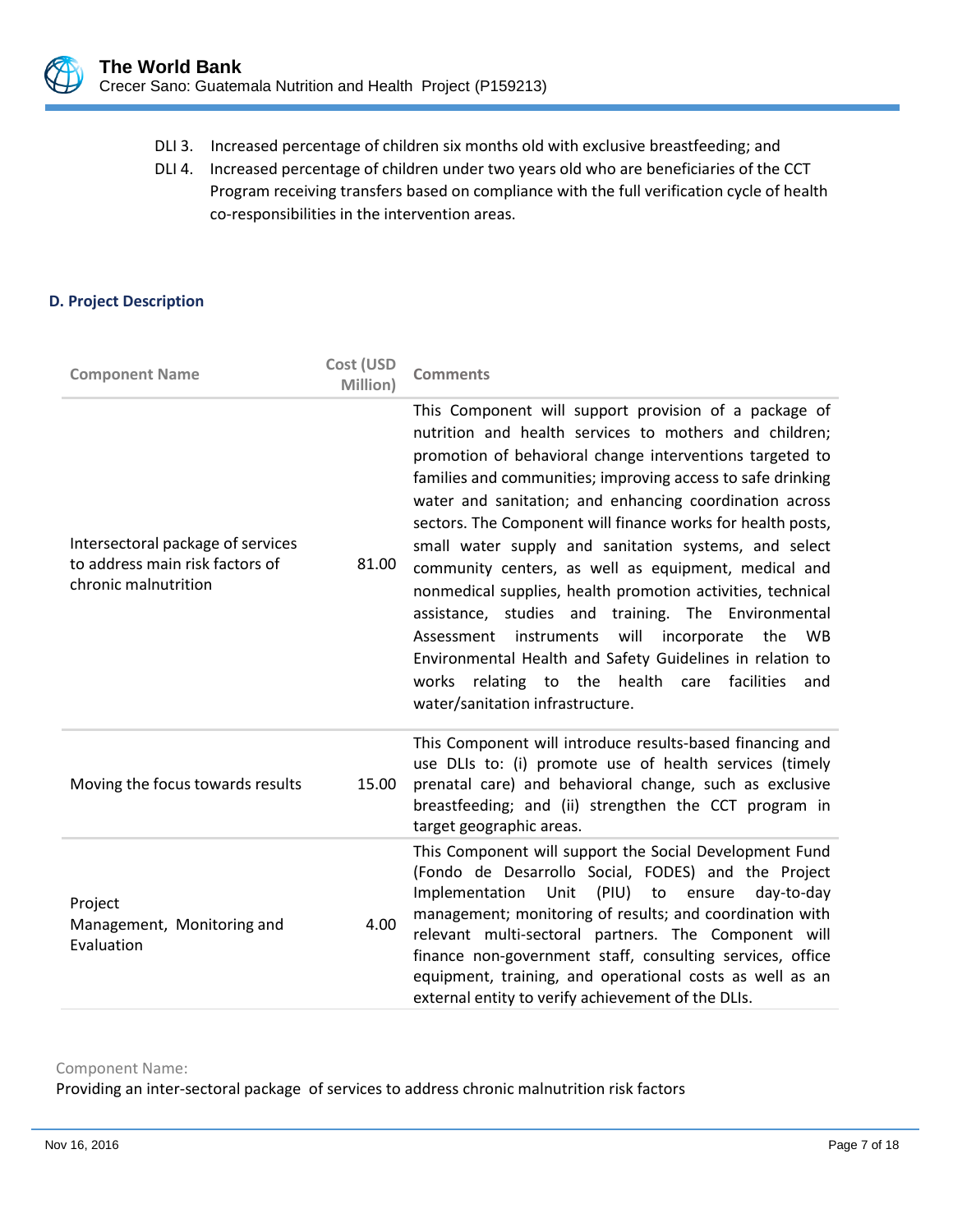

Comments (optional)

Component Name: Moving the focus towards results

Comments (optional) Result based financed

Component Name: Supporting project management, monitoring and evaluation

Comments (optional)

## **E. Project location and Salient physical characteristics relevant to the safeguard analysis (if known)**

The Project will finance investments and activities in an estimated 138 municipalities in seven prioritized departments. The first phase will include 81 municipalities from Alta Verapaz (17 municipalities), Huehuetenango (32 municipalities), Quiché (21 municipalities), and Chiquimula (11 municipalities). The second phase, estimated to start during year two of implementation, will include: San Marcos (30 municipalities), Totonicapán (8 municipalities), and Sololá (19 municipalities). The PHC package will be offered simultaneously in all of the seven departments.

All of the targeted municipalities have Indigenous populations that meet the four criteria of OP/BP 4.10, and four of the seven have the largest percentage of Indigenous populations in the country, i.e., Totonicapán (97.8%), Sololá (96.5%), Alta Verapaz (89.7%), and Quiché (88.6%). The Indigenous populations of the other beneficiary departments are: Huehuetenango 57.5%, San Marcos 30.3%, and Chiquimula 7.10%.

The Social Cultural Assessment documented important differences between departments and linguistic families in regards to capacity to communicate in native languages and Spanish, literacy, extreme poverty, fertility rates, and maternal mortality that should be taken into account when designing project interventions. For example, only 56% of Indigenous women are literate in Spanish compared to 77.7% of Indigenous men. Women´s education levels and chronic malnutrition appear to have a strong correlation as 69.3% of illiterate women are chronically malnourished whereas that rate drops to only 20.1% among women with secondary education. In regards to linguistic and literacy tendencies, in Alta Verapaz 51.8% of Q'eqchi' are monolingual in their native language and literacy rates in Q'eqchi' are 28.5% whereas only 17.3% of Mam are monolingual (and thus a significant portion also speak Spanish) and literacy rates in this native language fall to 6.9%. These differences are important to take into account when designing communications tools and strategies to ensure the most effective use of linguistic and written materials. It was also found that being Indigenous is not necessarily a determining factor for fertility rates, as both Alta Verapaz and Chiquimula have fertility rates of 3.9 vs. the 3.7 average for rural Guatemala, despite the fact that Alta Verapaz is predominantly Indigenous and Chiquimula has a small Indigenous population.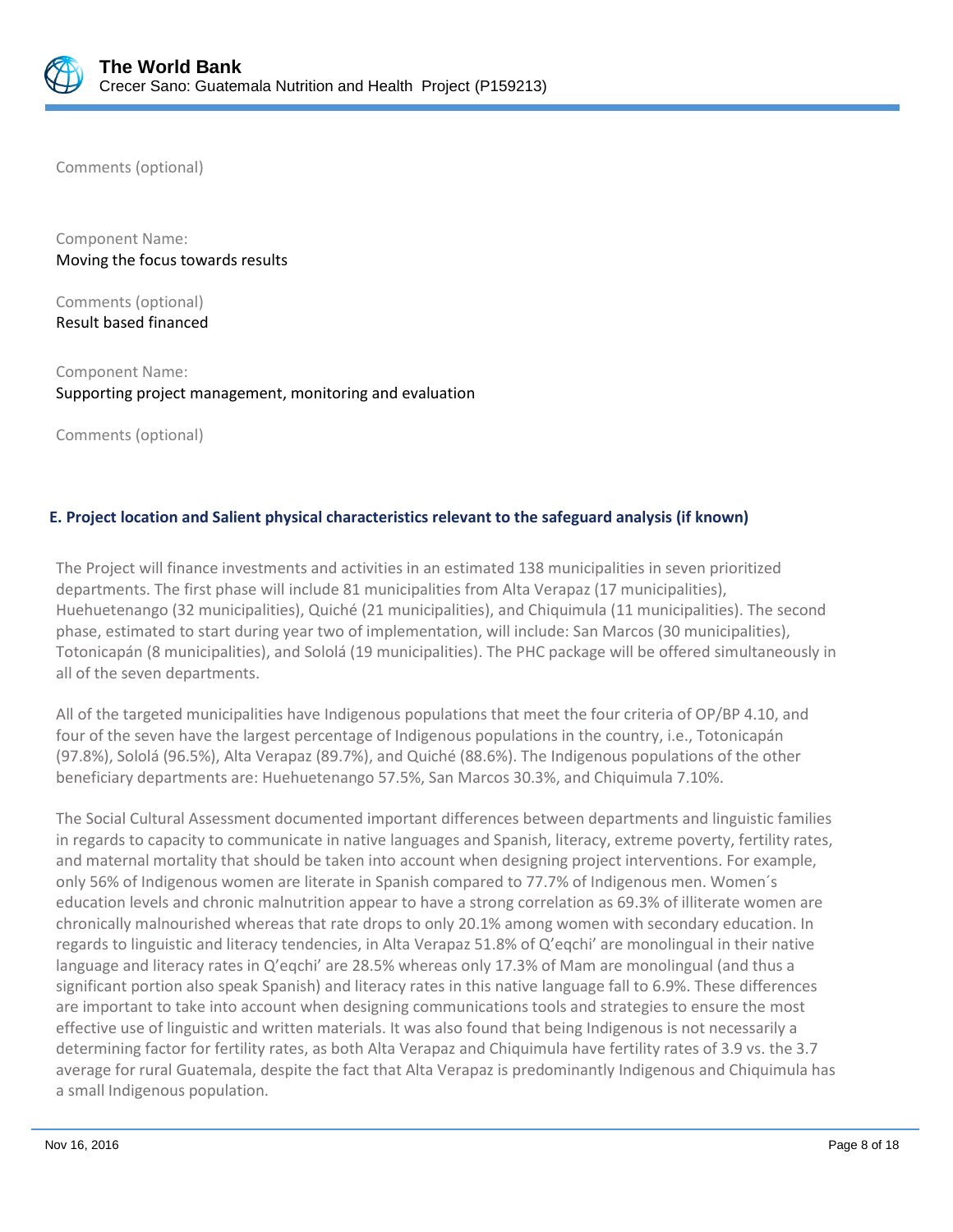

#### **F. Environmental and Social Safeguards Specialists on the Team**

Gunars H. Platais,Dianna M. Pizarro

#### **IMPLEMENTATION**

**MIDES, through FODES and its technical and fiduciary units, will be responsible for implementation and oversight of the proposed Project, with support of additional fiduciary, social and technical consultants.** FODES will be responsible for day-to-day management, coordination, and supervision of Project activities through its various line units (complemented by additional technical and fiduciary staff as needed, and its Director will be the General Project Director, entrusted with overall strategic oversight of the Project. Since FODES would house the Implementing Unit for the Project, and the Unit is fully integrated within the structure of FODES, the Project documents will refer to it as FODES/PIU. FODES was selected because of its ability to operate with greater independence than other agencies, which is critical given the multisectoral nature of the Project, and because it has the authority to enter into agreements with other institutions. Other entities involved in Project implementation include MSPAS, SESAN, the Commission to Reduce Chronic Malnutrition,<sup>13</sup> and municipalities in the targeted areas. FODES/PIU will sign institutional agreements with MSPAS and SESAN to guarantee their assistance in implementing the Project. All reporting and oversight relationships will be defined in the Project Operations Manual, to be adopted before Project effectiveness.

**FODES/PIU will coordinate with local- and community-level actors to strengthen buy-in to and relevance of the Project.** FODES/PIU and other participating institutions will coordinate with Community Development Councils (*Consejos Comunitarios de Desarrollo,* COCODES) and Municipal Development Councils (*Consejos Municipales de Desarrollo,* COMUDES) to increase ownership of activities and adjust the interventions to the specific needs of targeted areas. When needed, additional Indigenous leaders and relevant organizations will be invited to participate in key Project decisions according to specific procedures included in the Project's Operations Manual. In the identification of health, and water and sanitation infrastructure, FODES/PIU will seek the agreement of COCODES on the works to be financed under the Project, and confirm their commitment to maintain them.

**Multisectoral coordination will be overseen by a Steering Committee.** The Steering Committee will provide multisectoral policy oversight and stewardship of the Project, and ensure working-level coordination between the relevant Government agencies, regional authorities and Indigenous representatives from the participating departments. The Steering Committee will be chaired by the Commissioner for Reducing Chronic Malnutrition and made up of representatives of MSPAS, SESAN, MINFIN, MIDES, and FODES/PIU. These officials would remain fully accountable for implementation progress of their respective subcomponents. Representatives of other institutions, Indigenous authorities and Government agencies will be invited to join the Steering Committee as needed. The Steering Committee will meet at least on a bimonthly basis to review implementation progress and take decisions. Given that this is a new institutional arrangement, a stocktaking by Project stakeholders and

 $\overline{a}$ 

<sup>&</sup>lt;sup>13</sup> The President of Guatemala appointed the Commissioner for Reducing Chronic Malnutrition to coordinate the Commission to Reduce Chronic Malnutrition, which was officially established in February 2016.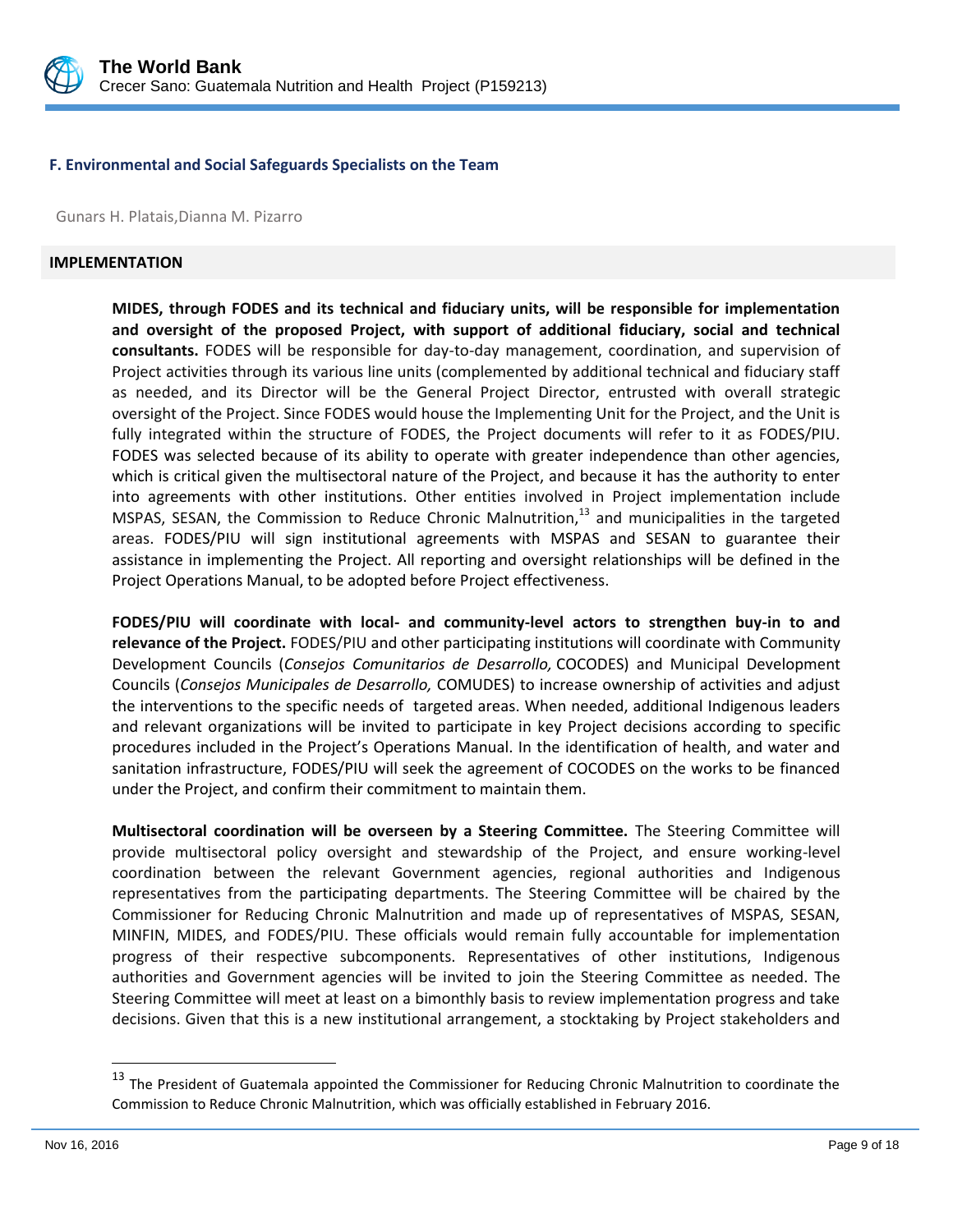

the WBG will be conducted after the first six months of implementation to make any necessary adjustments.

| SAFEGUARD POLICIES THAT MIGHT APPLY |            |                                                                                                                                                                                                                                                                                                                                                                                                                                                                                                                                                                                                                                                                                                                                                                                                                                                                                                                                                                                                                                                                                                                                                                                                                                                                                                                                                                                                                                                                                                                                                                                                                                                                                                                                                                                                                                                                                                                                                                                                                                                           |
|-------------------------------------|------------|-----------------------------------------------------------------------------------------------------------------------------------------------------------------------------------------------------------------------------------------------------------------------------------------------------------------------------------------------------------------------------------------------------------------------------------------------------------------------------------------------------------------------------------------------------------------------------------------------------------------------------------------------------------------------------------------------------------------------------------------------------------------------------------------------------------------------------------------------------------------------------------------------------------------------------------------------------------------------------------------------------------------------------------------------------------------------------------------------------------------------------------------------------------------------------------------------------------------------------------------------------------------------------------------------------------------------------------------------------------------------------------------------------------------------------------------------------------------------------------------------------------------------------------------------------------------------------------------------------------------------------------------------------------------------------------------------------------------------------------------------------------------------------------------------------------------------------------------------------------------------------------------------------------------------------------------------------------------------------------------------------------------------------------------------------------|
|                                     |            |                                                                                                                                                                                                                                                                                                                                                                                                                                                                                                                                                                                                                                                                                                                                                                                                                                                                                                                                                                                                                                                                                                                                                                                                                                                                                                                                                                                                                                                                                                                                                                                                                                                                                                                                                                                                                                                                                                                                                                                                                                                           |
| <b>Safeguard Policies</b>           | Triggered? | <b>Explanation (Optional)</b>                                                                                                                                                                                                                                                                                                                                                                                                                                                                                                                                                                                                                                                                                                                                                                                                                                                                                                                                                                                                                                                                                                                                                                                                                                                                                                                                                                                                                                                                                                                                                                                                                                                                                                                                                                                                                                                                                                                                                                                                                             |
| Environmental Assessment OP/BP 4.01 | Yes        | The Project is classified as Category B. The specific<br>individual works to be financed under the Project will<br>not be known until after Project approval. The<br>potential environmental impacts associated with the<br>type and size of works are expected to be relatively<br>minor to moderate, and will not involve significant<br>impacts, and the potential negative impacts would be<br>managed appropriately. An Environmental and Social<br>Management Framework (ESMF) was prepared to<br>manage the potential associated environmental<br>impacts and risks related to the types of works to be<br>financed under Project Sub-component 1 (works to<br>rehabilitate and build some new health posts<br>("puestos de salud") as well as rehabilitate a few<br>community centers; medical equipment; medical and<br>non-medical supplies; technical assistance and<br>training; some equipment for secondary level health<br>facilities that would contribute to build health<br>networks), Sub-component 3 (design and<br>implementation of water supply and sanitation<br>subprojects in rural communities in the prioritized<br>areas), and Component 2 (co-finance the Government<br>strategy through disbursements linked eligible<br>expenditures and specific results defined in relation<br>to results chain (Disbursement-linked Indicators -<br>DLI)).<br>The Project will be highly participatory in nature,<br>building on the successes of the Inclusive Health<br>Model that supports complementarity between<br>traditional and official health systems, intervening at<br>individual, family and community levels. The ESMF<br>includes a grievance redress mechanism to ensure<br>adequate and reiterative information, communication<br>channels and a system to address complaints in a<br>transparent, efficient, and confidential manner. The<br>ESMF will also include screening criteria to identify<br>and avoid any potential cases of land acquisition that<br>would generate involuntary resettlement impacts per |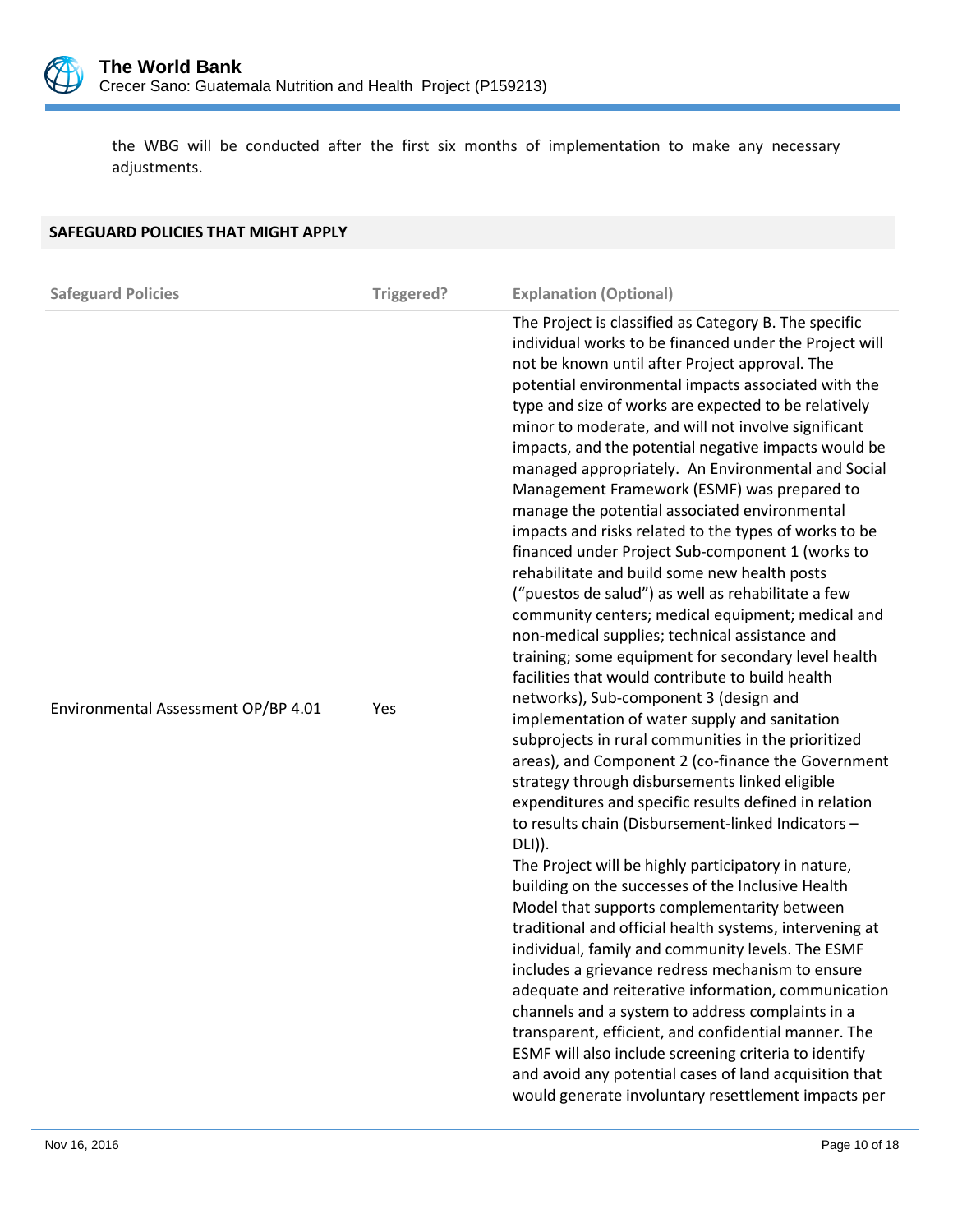

|                                        |     | OP/BP 4.12.                                                                                                                                                                                                                                                                                                                                                                                                                                                                                                                                                                                                                                                                                                                                                                                                                                                                                                                                                                                                                                                                                                                                                                                                                                                                                                                                    |
|----------------------------------------|-----|------------------------------------------------------------------------------------------------------------------------------------------------------------------------------------------------------------------------------------------------------------------------------------------------------------------------------------------------------------------------------------------------------------------------------------------------------------------------------------------------------------------------------------------------------------------------------------------------------------------------------------------------------------------------------------------------------------------------------------------------------------------------------------------------------------------------------------------------------------------------------------------------------------------------------------------------------------------------------------------------------------------------------------------------------------------------------------------------------------------------------------------------------------------------------------------------------------------------------------------------------------------------------------------------------------------------------------------------|
| Natural Habitats OP/BP 4.04            | No  | The Project does not contemplate rehabilitation or<br>new works in areas of natural habitats or that would<br>significantly impact natural habitats.                                                                                                                                                                                                                                                                                                                                                                                                                                                                                                                                                                                                                                                                                                                                                                                                                                                                                                                                                                                                                                                                                                                                                                                           |
| Forests OP/BP 4.36                     | No  | The Project will not finance activities in forests or that<br>could potentially affect forest resources or their<br>management.                                                                                                                                                                                                                                                                                                                                                                                                                                                                                                                                                                                                                                                                                                                                                                                                                                                                                                                                                                                                                                                                                                                                                                                                                |
| Pest Management OP 4.09                | No  | The project will not finance activities involving the use<br>of pesticides nor will it promote and is not expected<br>to lead to an increase in the use of pesticides (e.g. for<br>mosquito control).                                                                                                                                                                                                                                                                                                                                                                                                                                                                                                                                                                                                                                                                                                                                                                                                                                                                                                                                                                                                                                                                                                                                          |
| Physical Cultural Resources OP/BP 4.11 | Yes | Due to project scope in water and sanitation projects<br>in rural areas, there might be a possibility of chance<br>findings that will be managed via the ESMF                                                                                                                                                                                                                                                                                                                                                                                                                                                                                                                                                                                                                                                                                                                                                                                                                                                                                                                                                                                                                                                                                                                                                                                  |
| Indigenous Peoples OP/BP 4.10          | Yes | The Project will finance activities and investments<br>that benefit, almost in the majority, Indigenous<br>communities that meet the four criteria of OP/BP<br>4.10. Given this, the Project is considered an<br>Indigenous Peoples project and all requirements of<br>this Policy will be complied with through project<br>preparation and implementation, guided by the PAD<br>and Project Operations Manual. A sociocultural<br>assessment was carried out to inform project design<br>that included consultation processes at a<br>departmental and national level. Based on the results<br>of the sociocultural assessment and consultation<br>process, specific project actions and provisions for<br>community level participation and to ensure broad<br>community support in relevant project decisions have<br>been incorporated into the Operations Manual.<br>The Inclusive Health delivery model works directly<br>with communities to diagnose and treat health issues<br>and attend to community concerns and priorities. The<br>entire project will engage at the community level to<br>increase knowledge and awareness among expected<br>beneficiaries and promote access to services through<br>the COMCODES and COMUDES. Project related<br>grievances will be handled in accordance with the<br>GRM outlined in the ESMF. |
| Involuntary Resettlement OP/BP 4.12    | No  | During Project preparation it was determined that no<br>investments will be supported that could introduce<br>involuntary resettlement impacts per this Policy. The<br>ESMF will include screening criteria to avoid the<br>involuntary taking of land and that if usage or<br>acquisition rights are attained for health posts or WSS<br>infrastructure, these are fully voluntary in nature by                                                                                                                                                                                                                                                                                                                                                                                                                                                                                                                                                                                                                                                                                                                                                                                                                                                                                                                                               |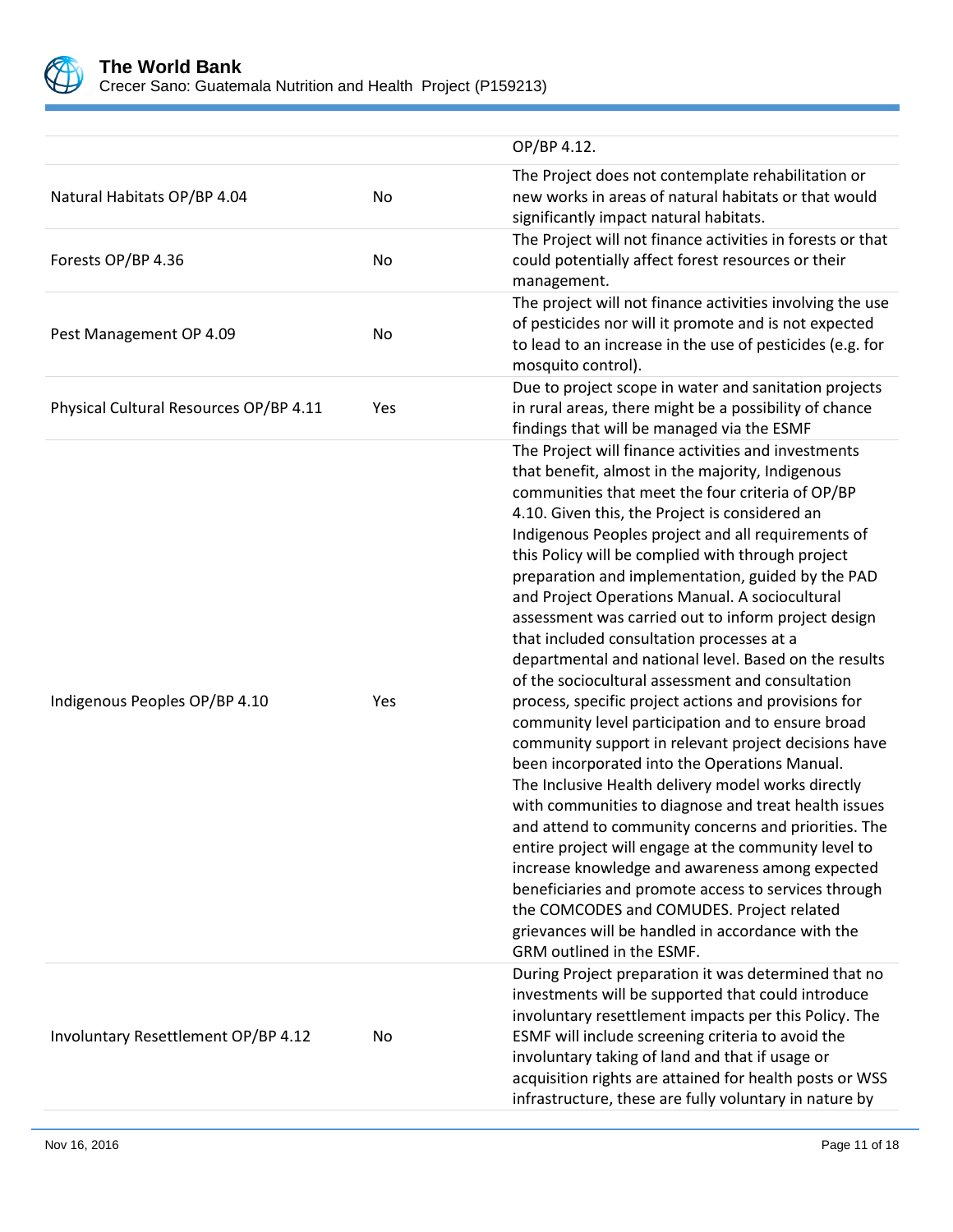

|                                                   |     | the individual or community granting or transferring<br>the rights.                                                                                                                                                                                                                                                                                                                                                                                                                                                                                                                                                                                                                                                                       |
|---------------------------------------------------|-----|-------------------------------------------------------------------------------------------------------------------------------------------------------------------------------------------------------------------------------------------------------------------------------------------------------------------------------------------------------------------------------------------------------------------------------------------------------------------------------------------------------------------------------------------------------------------------------------------------------------------------------------------------------------------------------------------------------------------------------------------|
| Safety of Dams OP/BP 4.37                         | No. | The Project will neither support the construction or<br>rehabilitation of dams nor will it support other<br>investments which rely on services of existing dams.                                                                                                                                                                                                                                                                                                                                                                                                                                                                                                                                                                          |
| Projects on International Waterways OP/BP<br>7.50 | Yes | Given the limited amounts of water to be abstracted<br>and the localized nature of the sources, the Task<br>Team has concluded that while the activities financed<br>under project consist of additions or alterations of the<br>ongoing scheme, they: (i) will not adversely change<br>the quality or quantity of water flows to the other<br>riparian; and (ii) will not be adversely affected by the<br>other riparian possible water use.<br>An exception to the riparian notification requirement<br>was granted on November 7, 2016, on the basis that<br>while the activities financed under the Project<br>consists of additions and alterations to an ongoing<br>scheme, they will not affect point i and ii mentioned<br>above. |
| Projects in Disputed Areas OP/BP 7.60             | No. | The Project will not finance activities in disputed<br>areas as defined in the policy.                                                                                                                                                                                                                                                                                                                                                                                                                                                                                                                                                                                                                                                    |

## **KEY SAFEGUARD POLICY ISSUES AND THEIR MANAGEMENT**

## **A. Summary of Key Safeguard Issues**

1. Describe any safeguard issues and impacts associated with the proposed project. Identify and describe any potential large scale, significant and/or irreversible impacts: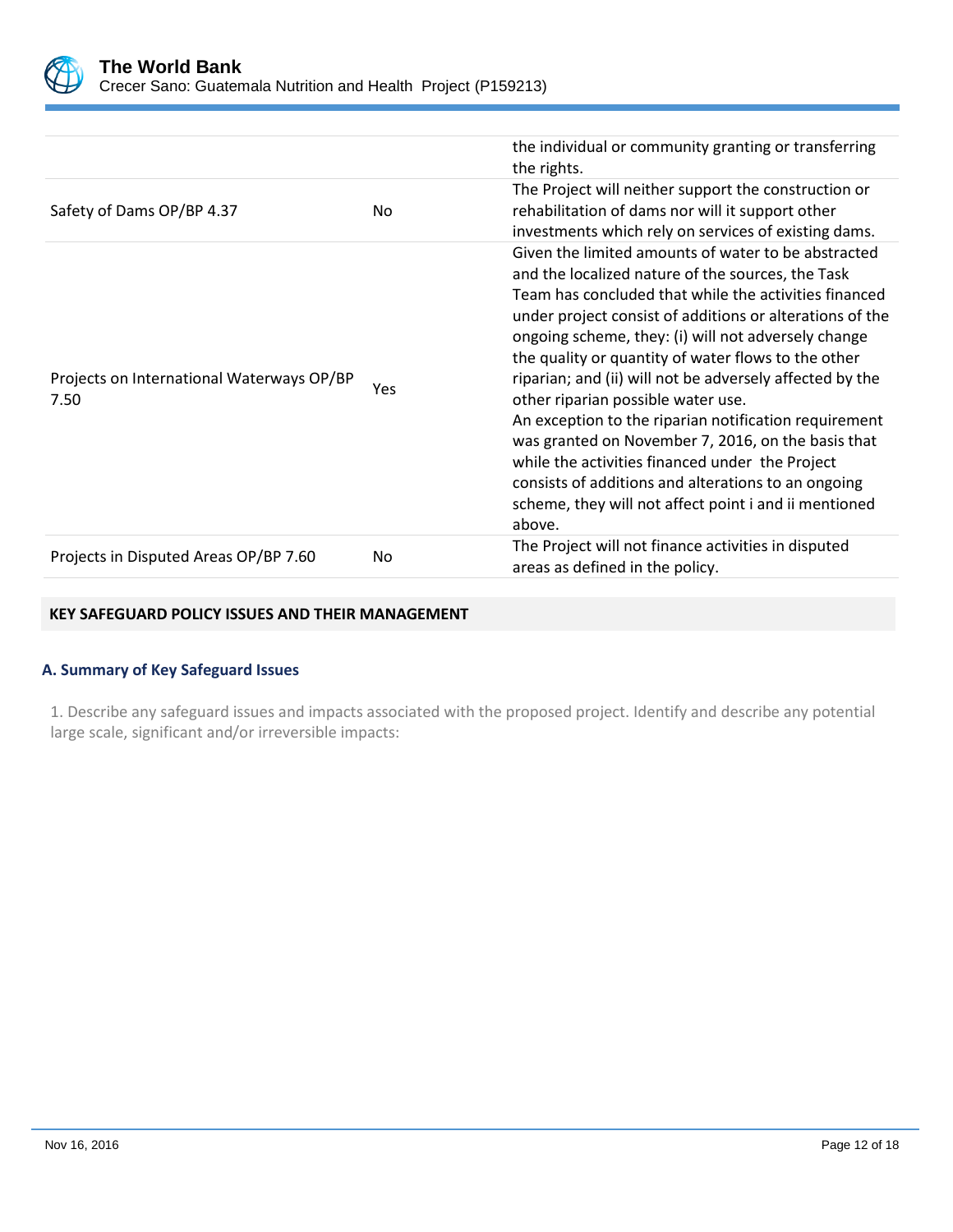

Environment: Guatemala's environmental and health legislation and associated regulatory instruments are quite extensive. More than sufficient to cover the needs of the World Bank's Safeguard Policies. The government's capacity to enforce compliance however, is limited. Weak institutional capacity will require project support to strengthen implementation.

The potential environmental impacts associated with the type and size of works are anticipated to be relatively minor to moderate, and will not involve significant impacts, and with appropriate standard mitigation measures the potential negative impacts would be managed appropriately.

Social: The majority of the Project's beneficiaries are Indigenous peoples. Given this, and the fact that the Primary Health Care (PHC) Inclusive Health Model to be supported by the Project builds fully on Indigenous health systems and community driven models, for the purpose of OP/BP 4.10, the Project is considered an Indigenous Peoples Project. The Project does not introduce any potential large scale, significant and/or irreversible impacts. Potential social safeguards risks for this project include the exclusion of Indigenous populations, the delivery of health care systems that are culturally insensitive or undermine traditional beliefs and practices, and/or discrimination or poor treatment of Indigenous populations in health posts or centers supported by the Project. Whereas historically, all of these risks have been present in the delivery of PHC in Guatemala, in the case of this Project, indigenous populations will be among the predominant beneficiaries due to the ethnic make-up of the targeted departments. At the same time, the Government's new Strategy to combat Chronic Malnutrition and the proposed PHC model for builds on a highly successful intercultural model for health care delivery. This model builds complementarity between traditional Indigenous systems and concepts of health and illness and western "official" systems, strengthening and building complimentary, mutual understanding and referral systems between official and traditional health service providers. In addition, traditional health service providers, such as midwives or "comadronas" and traditional healers and specialists are integrated into the health delivery system, fully recognizing their knowledge, importance and role within their communities and as service providers.

## 2. Describe any potential indirect and/or long term impacts due to anticipated future activities in the project area:

Environment: The Project's anticipated activities are relatively minor and are not expected to have any indirect and/or long term impacts. In fact, the Project's interventions are expected to improve environmental management both of health posts and rural water supply and sanitation systems through the application of Guatemala's extensive environmental legislation and regulatory instruments together with other Project supported activities such as capacity building, occupational health and safety training and environmental education.

Social: There are no potential indirect or long term impacts due to anticipated future activities in the project area that would raise safeguards concerns.

3. Describe any project alternatives (if relevant) considered to help avoid or minimize adverse impacts.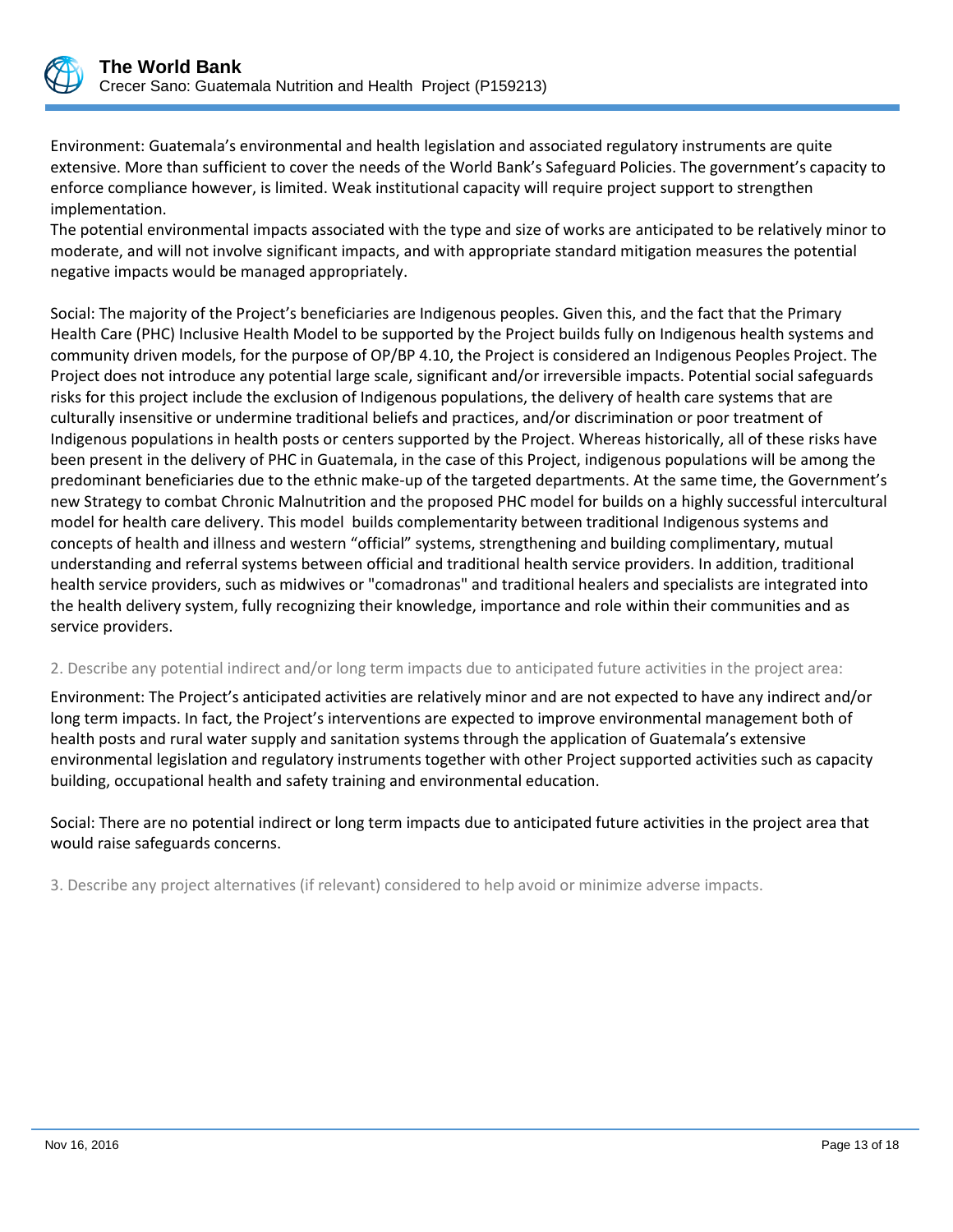

## Environment: N/A

Social: The primary project alternative considered was the extent to which the Inclusive Health Model could be escalated and adopted within the Government's primary health care delivery model. The original proposal for project design was to only include some aspects of the Model due to budgetary limitations and compliment as necessary with the IPPF. After further consideration the Ministry of Health has decided to escalate the full model by reducing costs through eliminating some actors on the extramural teams so that the extramural service will be focused solely on the nursing assistants working integrally within the communities and with the traditional health service providers to ensure the full application of the Model. With this change it was decided that the Project could be considered an Indigenous Peoples Project as it will implement the actions requested and recommended through the Sociocultural Assessment and participatory processes. The specific decision points and key issues for implementation that were requested through the participatory processes with Indigenous leaders and representatives have now been integrated into the Project´s Operations Manual and a separate IPPF or preparation of IPPs is not necessary.

4. Describe measures taken by the borrower to address safeguard policy issues. Provide an assessment of borrower capacity to plan and implement the measures described.

Environment: The government undertook an extensive review of Guatemala's environmental and health legislation and regulatory instruments as they pertain to the Project. These were found to comply if not surpass the requisites of the World Bank's safeguards policies.

Health service providers targeted under the Project will implement the MSPAS guidelines for health care waste management, storage and disposal system to adequately accommodate any additional waste that would occur as a result of the expanded coverage. Where sufficient capacity does not exist, the Project will finance activities as needed to ensure adequate disposal of all health care waste related to the project.

Equally, the government will ensure that water supply and sanitation systems supported by the project will be done in accordance with current legislation thus minimizing any potential environmental impact.

This project is considered an Indigenous Peoples project as the overwhelming majority of direct beneficiaries are Indigenous. A sociocultural assessment (SA) was carried out to inform project design that included consultation processes at a departmental and national level. Based on the results of the SA and consultation process, specific project actions and provisions for community level participation in relevant project decisions have been incorporated into the Operations Manual. FODES will hire a social specialist to supervise implementation of these actions and provisions, elaborate and implement a culturally appropriate communications strategy, and to ensure any concerns or issues that arise during project implementation at a community level are adequately addressed.

The SA included: (i) a stakeholder mapping at both the national and departmental levels for the first four participating departments; (ii) interviews with key stakeholders at a national, departmental and community level, including government actors, NGOs, and Indigenous organizations; (iii) focus groups in 12 municipalities from the four departments prioritized under the first phase, with Indigenous leaders - traditional health care providers, youth and Indigenous women; and (iv) a desk analysis of barriers to access, and both unsuccessful and successful past experiences in reducing chronic malnutrition, infant mortality, maternal mortality, and increasing adoption of family planning methods. The full SA was published on the Bank's, MSPAS, MIDE,and SESAN's websites

5. Identify the key stakeholders and describe the mechanisms for consultation and disclosure on safeguard policies, with an emphasis on potentially affected people.

Environment: The two main government counterparts are the MSPAS and the Ministry of Environment. The first as the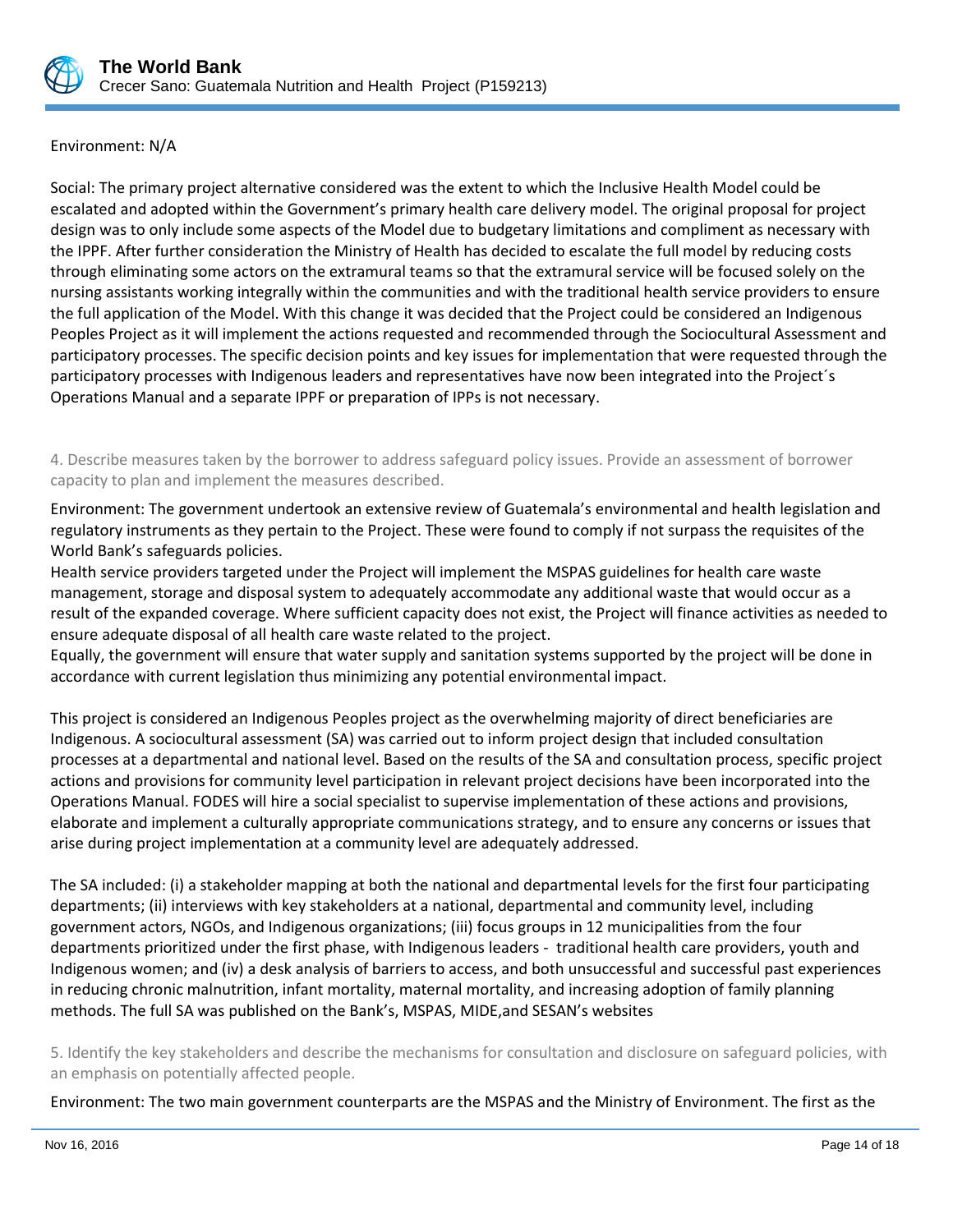

main recipient of project funds and the second as an important partner in guaranteeing compliance with environmental legislation.

The ESMF was disclosed on the Government's website.

Social: Key stakeholders include beneficiary communities in the seven departments where the project will be implemented, local and Indigenous community leaders, health personnel working at health posts and centers, extramural nurse assistants, midwives, and other Mayan healers and specialists. These stakeholders participate and are represented in the Community Development Councils and Municipal Development Councils where key project decisions will be made. The MOP requires a revision of the legitimacy of these Councils and, in cases where Indigenous authorities are not adequately represented, additional measures should be taken to ensure their voice in key project decisions

## **B. Disclosure Requirements (N.B. The sections below appear only if corresponding safeguard policy is triggered)**

**Environmental Assessment/Audit/Management Plan/Other**

| 15-Sep-2016                 | 08-Nov-2016                    |                                                                                                                |
|-----------------------------|--------------------------------|----------------------------------------------------------------------------------------------------------------|
| Date of receipt by the Bank | Date of submission to InfoShop | For category A projects, date of<br>distributing the Executive Summary of<br>the EA to the Executive Directors |

**"In country" Disclosure** Guatemala

27-Oct-2016

Comments

**Indigenous Peoples Development Plan/Framework**

| Date of receipt by the Bank | Date of submission to InfoShop |
|-----------------------------|--------------------------------|
| 05-Sep-2016                 | $\vert$ 04-Nov-2016            |

**"In country" Disclosure** Guatemala 27-Oct-2016

Comments

**C. Compliance Monitoring Indicators at the Corporate Level (to be filled in when the ISDS is finalized by the project decision meeting) (N.B. The sections below appear only if corresponding safeguard policy is triggered)**

**OP/BP/GP 4.01 - Environment Assessment**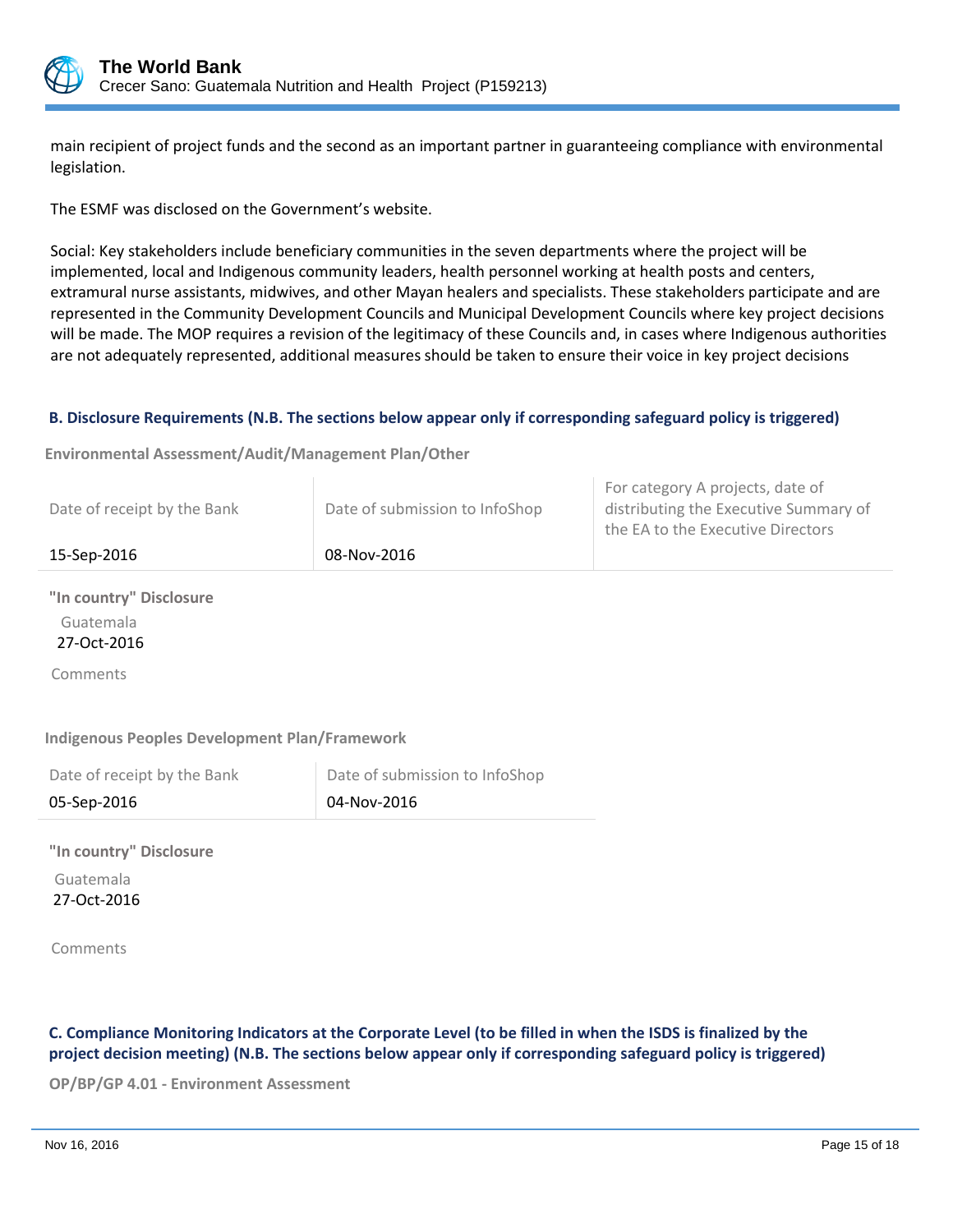

Does the project require a stand-alone EA (including EMP) report? No

## **OP/BP 4.11 - Physical Cultural Resources**

Does the EA include adequate measures related to cultural property?

No

Does the credit/loan incorporate mechanisms to mitigate the potential adverse impacts on cultural property? No

**OP/BP 4.10 - Indigenous Peoples**

Has a separate Indigenous Peoples Plan/Planning Framework (as appropriate) been prepared in consultation with affected Indigenous Peoples?

Yes

If yes, then did the Regional unit responsible for safeguards or Practice Manager review the plan?

## Yes

If the whole project is designed to benefit IP, has the design been reviewed and approved by the Regional Social Development Unit or Practice Manager?

Yes

# **OP 7.50 - Projects on International Waterways**

Have the other riparians been notified of the project?

## No

If the project falls under one of the exceptions to the notification requirement, has this been cleared with the Legal Department, and the memo to the RVP prepared and sent?

Yes

Has the RVP approved such an exception? Yes

# **The World Bank Policy on Disclosure of Information**

Have relevant safeguard policies documents been sent to the World Bank's Infoshop?

Yes

Have relevant documents been disclosed in-country in a public place in a form and language that are understandable and accessible to project-affected groups and local NGOs?

Yes

## **All Safeguard Policies**

Have satisfactory calendar, budget and clear institutional responsibilities been prepared for the implementation of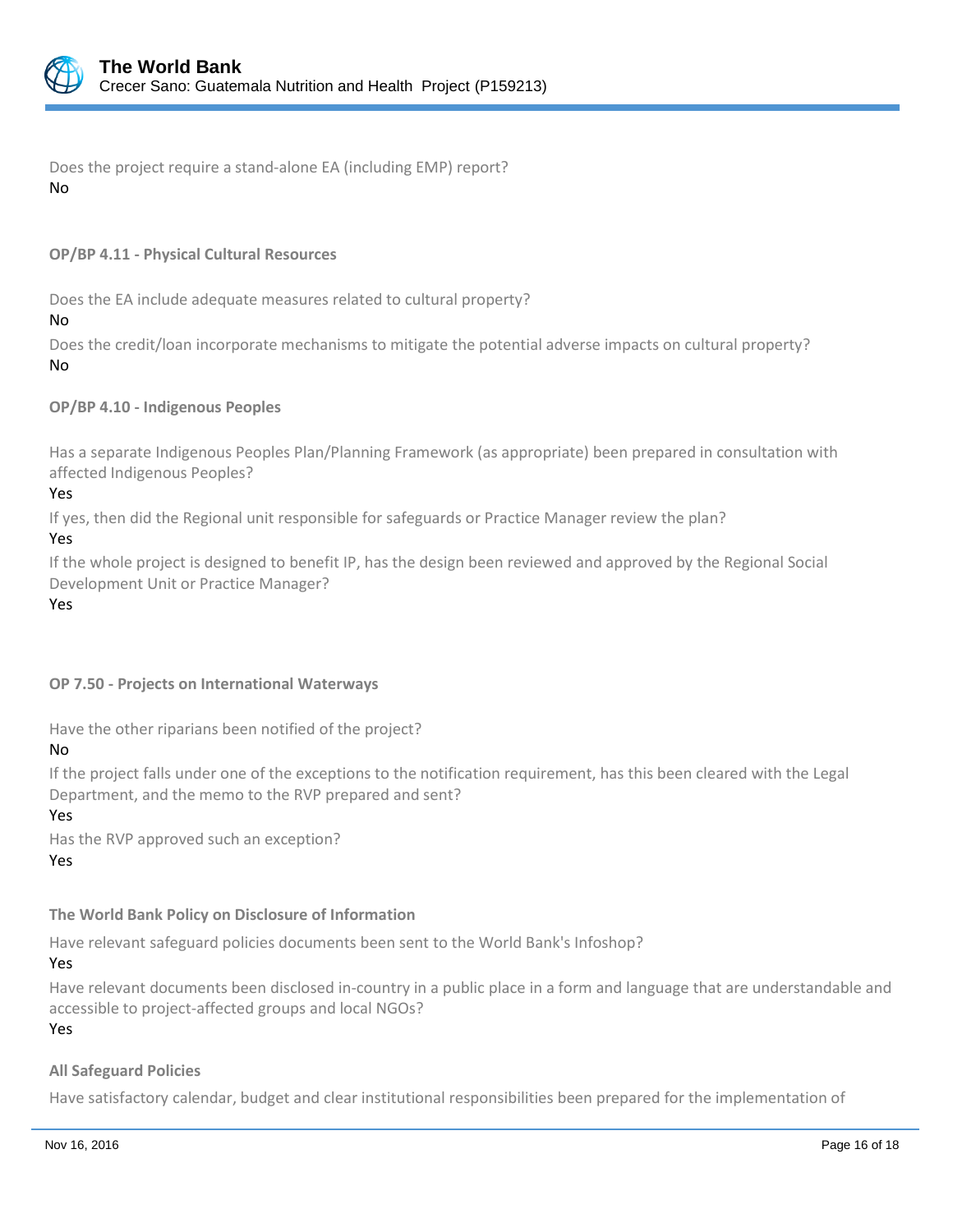

measures related to safeguard policies?

#### Yes

Have costs related to safeguard policy measures been included in the project cost?

# Yes

Does the Monitoring and Evaluation system of the project include the monitoring of safeguard impacts and measures related to safeguard policies?

## Yes

Have satisfactory implementation arrangements been agreed with the borrower and the same been adequately reflected in the project legal documents?

#### Yes

## **CONTACT POINT**

## **World Bank**

Christine Lao Pena Senior Human Development Economist

Carlos Marcelo Bortman Lead Health Specialist

## **Borrower/Client/Recipient**

Ministry of Finance

## **Implementing Agencies**

Social Development Fund/ Ministry of Social Development (MIDES) Carlos Enrique Rosenberg Executive Director directorejecutivo.fodes@gmail.com

## **FOR MORE INFORMATION CONTACT**

The InfoShop The World Bank 1818 H Street, NW Washington, D.C. 20433 Telephone: (202) 458-4500 Fax: (202) 522-1500